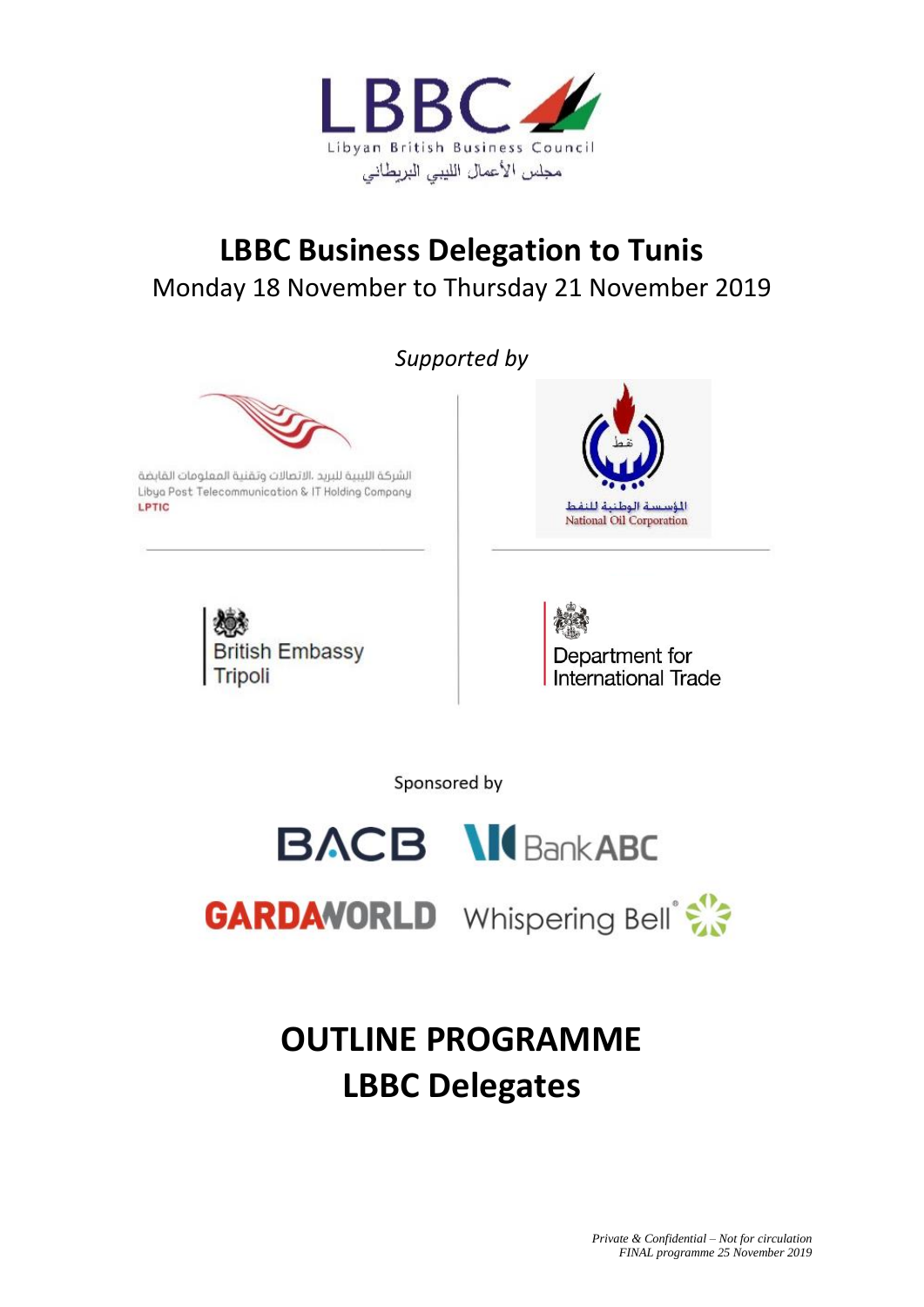### **LBBC Delegation**

| <b>Monday</b>      |                                                                              |
|--------------------|------------------------------------------------------------------------------|
| <b>18 November</b> |                                                                              |
| 18.00              | Welcome Drinks hosted by HM Ambassador to Libya, HE Nicholas Hopton for      |
|                    | Speakers, Sponsors and Delegates                                             |
|                    | Venue: Sheraton Hotel. Dress: Informal                                       |
|                    |                                                                              |
| 19.30              | LBBC Welcome Dinner sponsored by GardaWorld for Speakers, Sponsors and       |
|                    | Delegates Venue: Belvedere Room, Sheraton Hotel. Dress: Informal             |
| <b>Tuesday</b>     |                                                                              |
| <b>19 November</b> |                                                                              |
| $08.15 - 09.30$    | <b>Breakfast Briefing for LBBC delegates:</b>                                |
|                    | Welcome by Sir Vincent Fean KCVO, Chairman LBBC                              |
|                    | HE Nicholas Hopton, HM Ambassador to Libya                                   |
|                    | Alastair Long, HM Deputy Trade Commissioner for Africa                       |
|                    | Bassam Ghellal, Director, Whispering Bell                                    |
|                    | Robin Lamb, Director-General, LBBC                                           |
|                    | Venue: Kairouan Room, Sheraton Hotel                                         |
| $10.00 - 11.00$    | <b>Briefing:</b>                                                             |
|                    | <b>UK Visas &amp; Immigration:</b> Dan Barker, Operations Manager, UKVI      |
|                    | Venue: Kairouan Room, Sheraton Hotel                                         |
|                    |                                                                              |
| $11.00 - 12.30$    | <b>Healthcare Workshop</b>                                                   |
|                    | Moderator: Eric Butterworth                                                  |
|                    | Dr Nagi Barakat                                                              |
|                    | Dr Taher Abdulaziz, Director of Services at the Ministry of Health           |
|                    | Mr Taher Bulkair, Director of the Medical Supply Organisation (MSO)          |
|                    | Paul Johnson, Operations Director, Excalibur                                 |
|                    | Representatives from other healthcare companies                              |
|                    | Venue: Hemingway Room, Sheraton Hotel                                        |
|                    |                                                                              |
| $11.00 - 12.30$    | <b>Bilateral Meetings:</b>                                                   |
|                    | Oil & Gas: Eng Mustafa Sanalla, Chairman, National Oil Corporation (NOC),    |
|                    | Chairmen of NOC oil and gas producing companies and NOC Board members        |
|                    | <b>Finance: Bank ABC and BACB</b>                                            |
|                    | <b>British Embassy and DIT:</b>                                              |
|                    | Gavin Tench, Head, Political Team and Prosperity Counsellor, British Embassy |
|                    | Lydie Sheehan, Country Director for Tunisia and Libya, DIT                   |
|                    | Venue: Kairouan Room, Sheraton Hotel                                         |
|                    |                                                                              |
| $13.00 - 14.00$    | Buffet Lunch Venue: Belvedere Room, Sheraton Hotel                           |
| $14.00 - 15.30$    | <b>Bilateral Meetings continued</b>                                          |
|                    | Venue: Marhaba Room, Sheraton Hotel                                          |
|                    |                                                                              |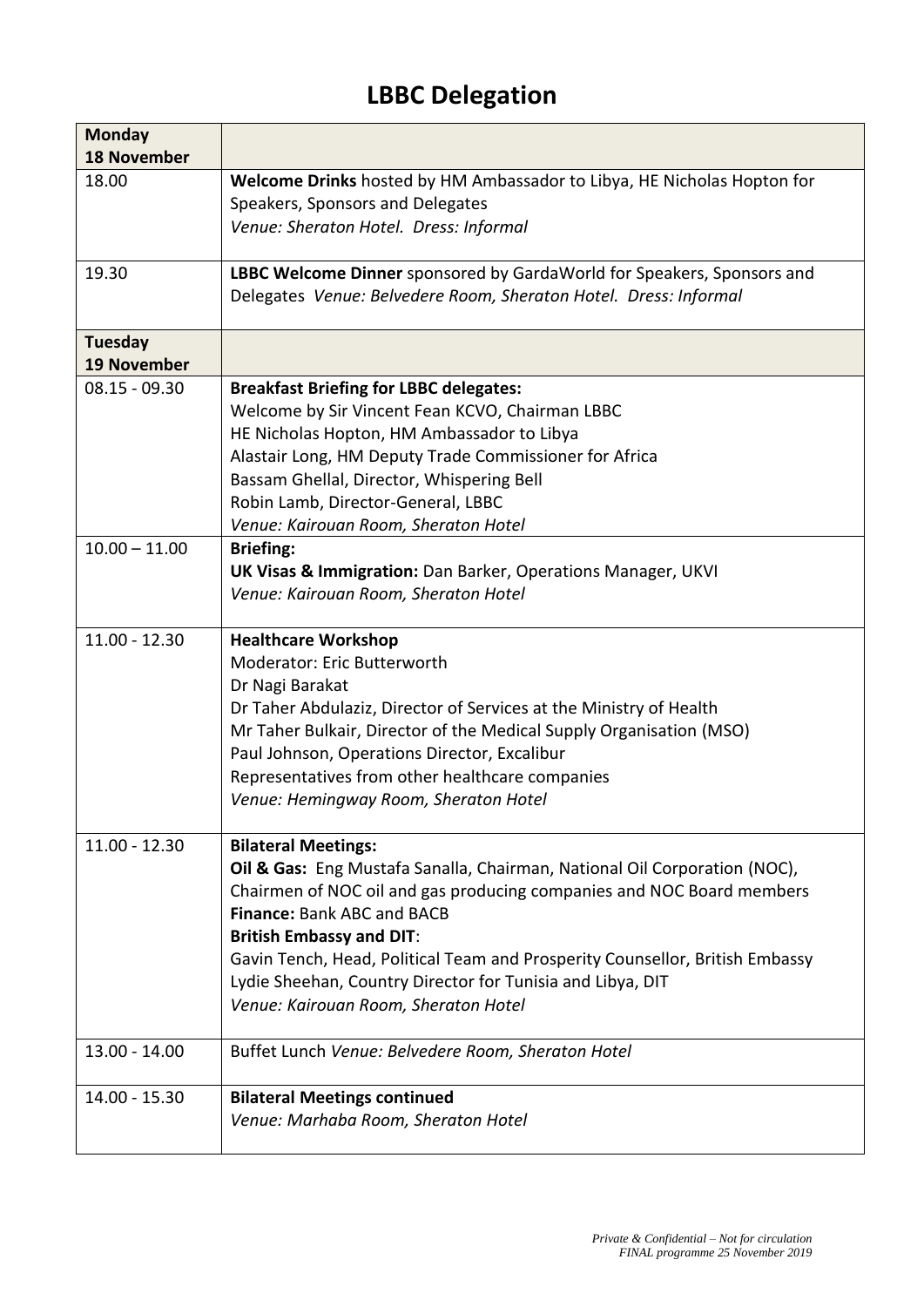#### **LBBC Delegation and Conference Attendees**

| Tuesday<br><b>19 November</b> |                                                                                                                                                                    |
|-------------------------------|--------------------------------------------------------------------------------------------------------------------------------------------------------------------|
| From 18.00                    | Shuttle Coaches depart Hotel to HMA Tunis Residence                                                                                                                |
| $19.00 - 21.00$               | <b>CONFERENCE RECEPTION - Sponsored by BANK ABC</b><br>HMA Tunis Residence [GP9: Marsa main road opposite the Marsa Stadium].<br>Photographic ID will be required. |
| 21.00                         | Shuttle Coaches depart HMA Tunis Residence to Sheraton Hotel                                                                                                       |

## **Libya/UK Conference: Building Business Together**

| Wednesday<br><b>20 November</b> | Venue: Marhaba Room, Sheraton Hotel                                                                                                                                                                                                                                                                                                                                                               |  |  |
|---------------------------------|---------------------------------------------------------------------------------------------------------------------------------------------------------------------------------------------------------------------------------------------------------------------------------------------------------------------------------------------------------------------------------------------------|--|--|
| 08:00-09:30                     | Registration                                                                                                                                                                                                                                                                                                                                                                                      |  |  |
| 09.30                           | Welcome by Sir Vincent Fean, Chairman, LBBC<br>Welcome by Alastair Long, HM Deputy Trade Commissioner for Africa                                                                                                                                                                                                                                                                                  |  |  |
| 10.00                           | <b>Keynote Speech</b><br>Eng Mustafa Sanalla, Chairman, National Oil Corporation (NOC)                                                                                                                                                                                                                                                                                                            |  |  |
|                                 | <b>Break</b>                                                                                                                                                                                                                                                                                                                                                                                      |  |  |
| 11.00                           | <b>Panel Session:</b><br><b>Oil and Gas including Technical Training</b><br>Peter Millett, Director, LBBC<br>Moderator:<br>Panel:<br>Jamal Hawisa, Adviser, NOC<br>Paul Carragher, Exploration Director, North Africa, BP<br>Usman Darr, VP Engineering and Consultancy Services, Petrofac<br>Mohamed Abolaige, General Manager HR Department, NOC<br>Mark Harrington, Managing Director, Berlitz |  |  |
| 12.00                           | <b>Keynote Speech</b><br>Dr Faisel Gergab, Chairman, Libyan Post, Telecommunications & Information<br><b>Technology Company (LPTIC)</b>                                                                                                                                                                                                                                                           |  |  |
| 12.30                           | <b>Networking Lunch</b><br>Venue: Belvedere Room, Sheraton Hotel                                                                                                                                                                                                                                                                                                                                  |  |  |